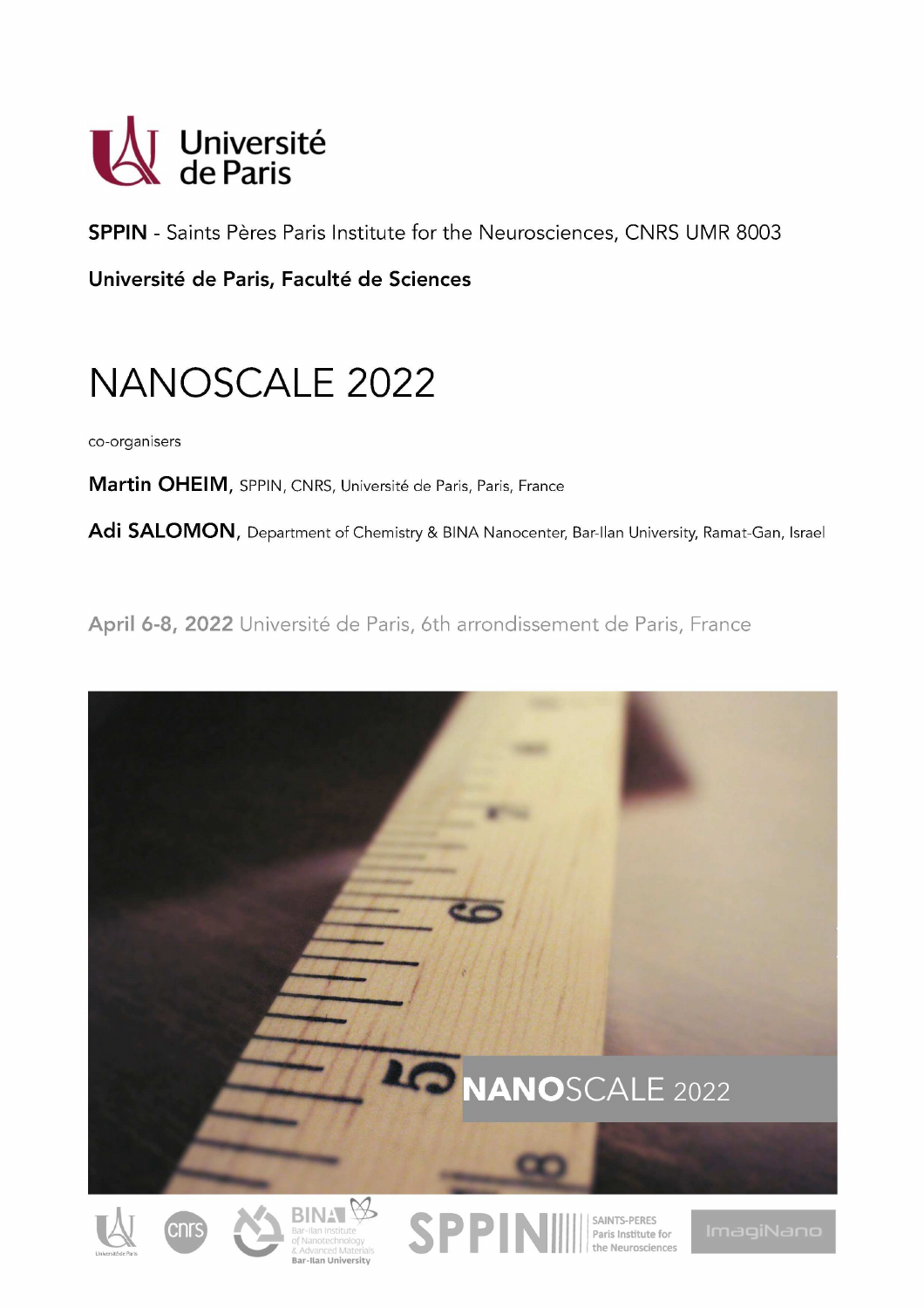### NANOSCALE2022

THE CONTEXT. **After more than 20 years of nano-sciences and -technology and nano-devices being present in almost every part of science, and even our day-life, a reliable measurement of nanometric distances along the optical axis of a microscope, a spectrometer or other optical devices is still missing.** 

**The EU-funded NANOSCALE project (**https://nanoscale.sppin.fr**), a French-Israeli collaboration between SPPIN and BINA aims at filling this gap. Based on a patented nanometric sandwich, NANOSCALE has provided a unique multi-layered calibration slide for surface fluorescence, together with a dedicated software analysis tool. The nano-patterned slide features thin layers of non-fluorescent spacer, fluorescent and a non-fluorescent capping layer, all with the refractive index close to that of a living cell. It permits, for non-professional user, a calibration of fluorescence in terms of axial distance, a key requirement for quantitative near-surface optical imaging, spectroscopy and sensing.** 

OBJECTIVES. **The NANOSCALE2022 symposium will provide an update on the current state of research, bring together a vibrant community of academics and industry and trigger future collaborations and innovations. It also aims at opening the community and inciting follow-up grant applications, potentially in new geometries.**

**Through multiple thematic sessions, we will explore the bases, current state and applications of surface fluorescence and related techniques and we will outreach to communities not yet targeted, including pharmacology/toxicology, environmental science, as well as the national and European instituts of standards.**

THE VENUE. **The workshop will take place on the premises of Université de Paris (UP) in the 6th arrondissement of Paris. UP is the second-biggest French research university founded in 2020 through the fusion of Paris Descartes University, Paris Diderot University and the Institut du Globe.**

CONFIRMED SPEAKERS:

Frederique de Fornel (Dijon) **keynote**

Maia Brunstein (Paris); Nicolas Demaurex (Genève); Thierry Galli (Paris); Andreas Guse (Hamburg); Yuval Garini (Haifa); Rodolphe Jaffiol (Troyes); Gerhard Schütz (Vienna); Kaitlin Szederkenyi (Toronto); Chris Yip (Toronto)

SCIENTIFIC COMMITTEE:

**Martin Oheim, Marc Guillon, Carine Julien (Paris)**

**Adi Salomon, Yossi Abulafia, Racheli Ron (Ramat-Gan)**

CONTACT. nanoscale@sppin.fr